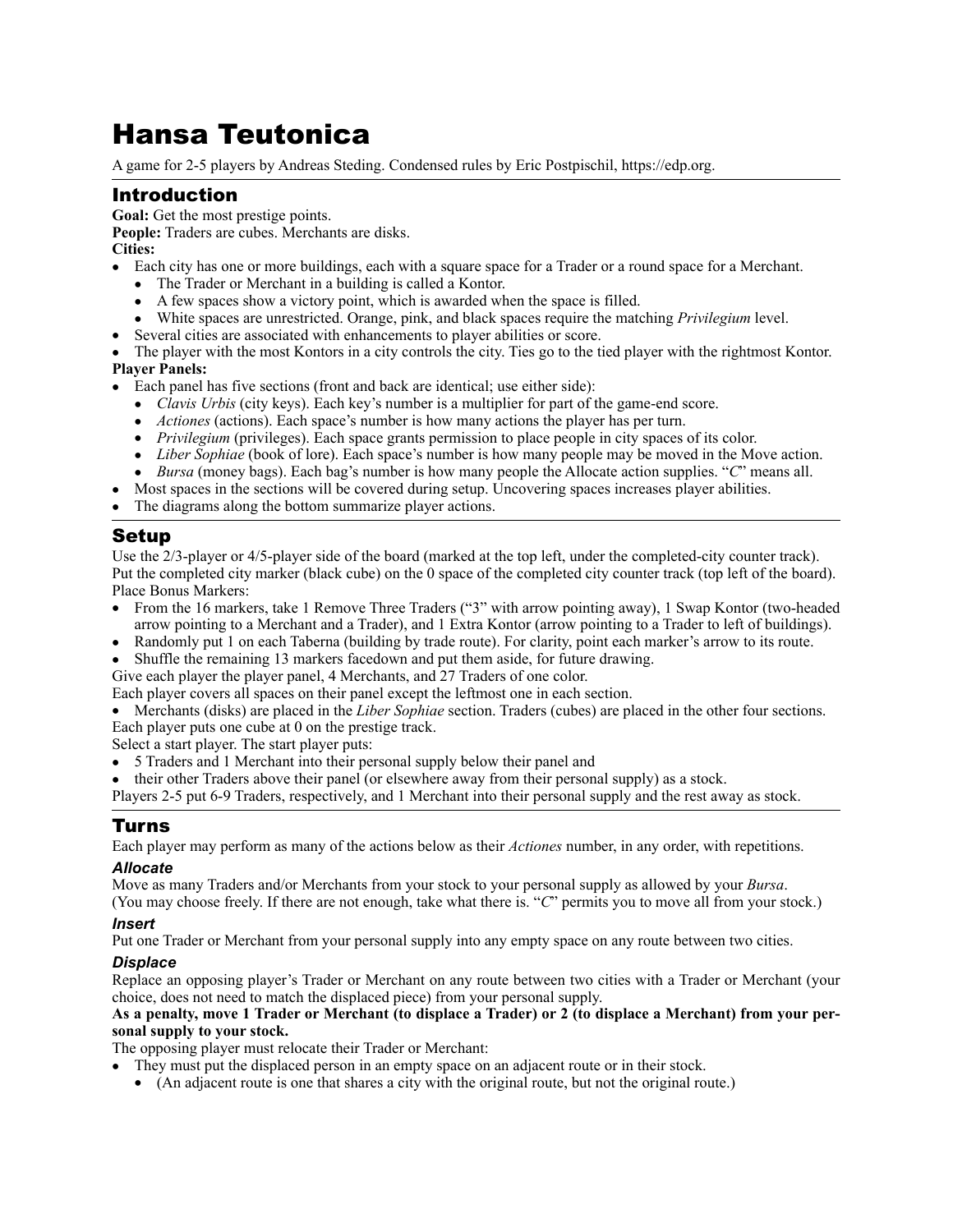## Hansa Teutonica

- They may place 1 Trader or Merchant (for a displaced Trader) or 2 (for a displaced Merchant) from their stock (not personal supply) into empty spaces in adjacent routes.
	- If their stock is insufficient, they may draw from their supply. If their supply is also insufficient, they may draw from trade routes.
	- When all adjacent routes are full, they may place into adjacent routes of adjacent routes, and so on.

#### *Move*

Move your Traders and/or Merchants out of trade route spaces, up to as many as your *Liber Sophiae* number.

Put them into empty trade route spaces (which may be spaces they vacated; this may swap Traders and Merchants). *Establish* 

"Establish" a trade route between two cities connected by a trade route filled with your Traders and/or Merchants:

- For each city at an end of the route, award 1 prestige point to the player who controls the city, if any.
	- The player with the most Kontors in a city controls it. Ties go to the tied player with the rightmost Kontor. • If this advances a player to 20 prestige points, the game ends after this action.
- Take the Bonus Marker if one is by the trade route.
	- Keep the Bonus Marker face-up until used. After this action ends, it may be used anytime it is your turn.
	- When a Bonus Marker is used, turn it facedown but keep it for game-end scoring.
	- At the end of your turn, you will put another Bonus Marker on the board. Draw a facedown marker now and put it on your panel's tin plate. If no marker is available, the game ends at the end of this action. • Memory aid: Put the marker by the next player and ask them to ensure you place it before their turn starts.
	-
- If possible, you may do one thing detailed below: Place Kontor, Increase Ability, or Secure Prestige Points.
- Finally, move all remaining Traders and Merchants from the trade route to your stock.

#### **Place Kontor, Increase Ability, or Secure Prestige Points:**

- **Place Kontor**: You may move a Trader or a Merchant from the trade route into the leftmost empty space in one of the route's end cities, provided you have the *Privilegium* for the space's color and you move a Trader into a square or a Merchant into a circle.
	- Some spaces in cities are marked with a prestige point. When you fill such a space, advance your prestige marker 1 point. If this advances you to 20 prestige points, the game ends after this action.
	- If the city becomes full, advance the completed city marker. If it reaches 10, the game ends after this action.
	- If this placement gives you at least one Kontor in each city of any path from Arnheim to Stendal, advance your prestige point marker by 7, 4, or 2 points if you are the first, second, or third player to accomplish this.
- • **Increase Ability:** If the route touches Groningen, Stade, Lübeck, Göttingen, or Halle, you may, instead of placing a Kontor, increase one of your abilities by uncovering the next space in the corresponding panel section (indicated on the board). Move the Trader or Merchant from that space to your personal supply.
- • **Secure Prestige Points:** At Coellen, you may, instead of placing a Kontor, leave a Merchant in any space (need not be leftmost) whose color you have in the *Privilegium*. This awards you points at game end.

#### *End of Turn*

**If you took a Bonus Marker,** turn it face-up and put it by and with its arrow pointing to a route of your choice that is completely empty, has no Bonus Marker, and has an empty space in at least one of its end cities.

## Bonus Markers

Extra Kontor (5): When placing a Kontor, there is an unrestricted space left of the others (1 of which must be filled). Swap Kontor (2): Swap two adjacent Kontors in one city. Disregard shapes and colors of the spaces.

Extra Activities  $(2 + 3, 2 + 4)$ : Take 3 or 4 extra actions this turn.

Improve Skill (3): Uncover the next space in a panel section. Move the Trader or Merchant to your personal supply. Remove Three Traders (2): Move any three Traders or Merchants from trade routes to their personal supplies.

## Game End

The game ends at the end of any action when any player reaches 20 on the prestige track, when a Bonus Marker is to be drawn but there are none, or when the tenth city is filled. (No Bonus Marker can be used after the ending action.) Add 4 prestige points for each ability developed to the maximum, except *Clavius Urbis* (keys).

For Bonus Markers (used or unused), add prestige points:  $1\rightarrow 1$ ,  $2\rightarrow 3\rightarrow 3$ ,  $4\rightarrow 5\rightarrow 6$ ,  $6\rightarrow 7\rightarrow 10$ ,  $8\rightarrow 9\rightarrow 15$ ,  $10\rightarrow 21$ .

Add prestige points for Merchants in the table by Coellen.

Add 2 prestige points for each controlled city.

Add prestige points for your network that contains the most Kontors:

- A network is a group of cities, each connected to the network and containing at least one of your Kontors.
- Multiply the number of Kontors in the network by your *Clavis Urbis* multiplier.

In case of a tie, all tied players win.